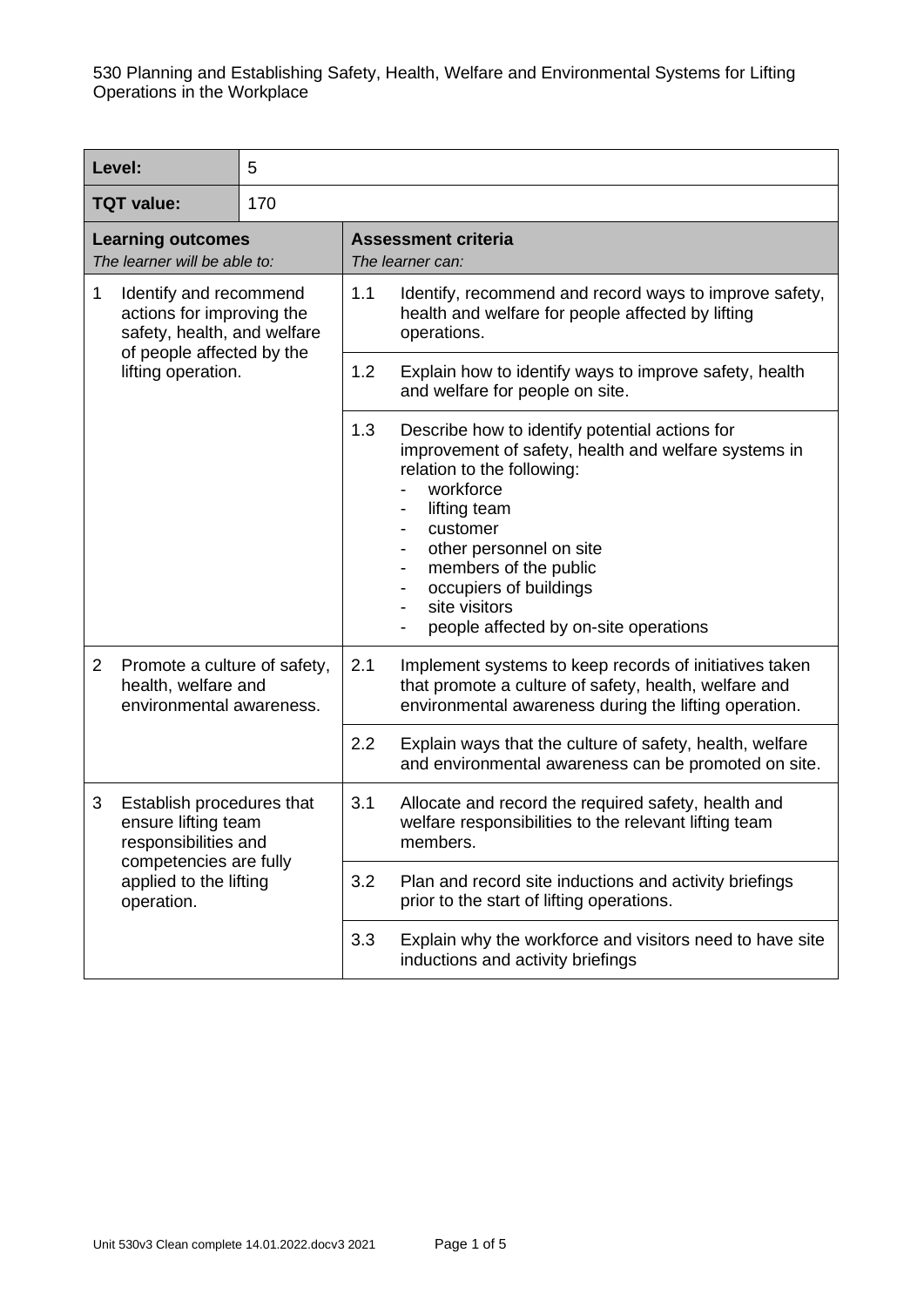530 Planning and Establishing Safety, Health, Welfare and Environmental Systems for Lifting Operations in the Workplace

| 3.4 | Describe how to ensure site inductions are conducted in<br>relation to:<br>health and safety responsibilities<br>welfare facilities<br>environmental responsibilities<br>safety, health, welfare and environmental protection<br>equipment and resources<br>risk control procedures<br>$\blacksquare$<br>first aid arrangements<br>health, safety and environmental plans<br>emergency procedures |
|-----|---------------------------------------------------------------------------------------------------------------------------------------------------------------------------------------------------------------------------------------------------------------------------------------------------------------------------------------------------------------------------------------------------|
| 3.5 | Explain how to identify and specify the competence of<br>the following lifting team members:<br>appointed persons and lift planners<br>lifting operations supervisor<br>- slinger signallers<br>crane or lifting equipment operators<br>ancillary workers<br>other occupations associated with the lifting activity                                                                               |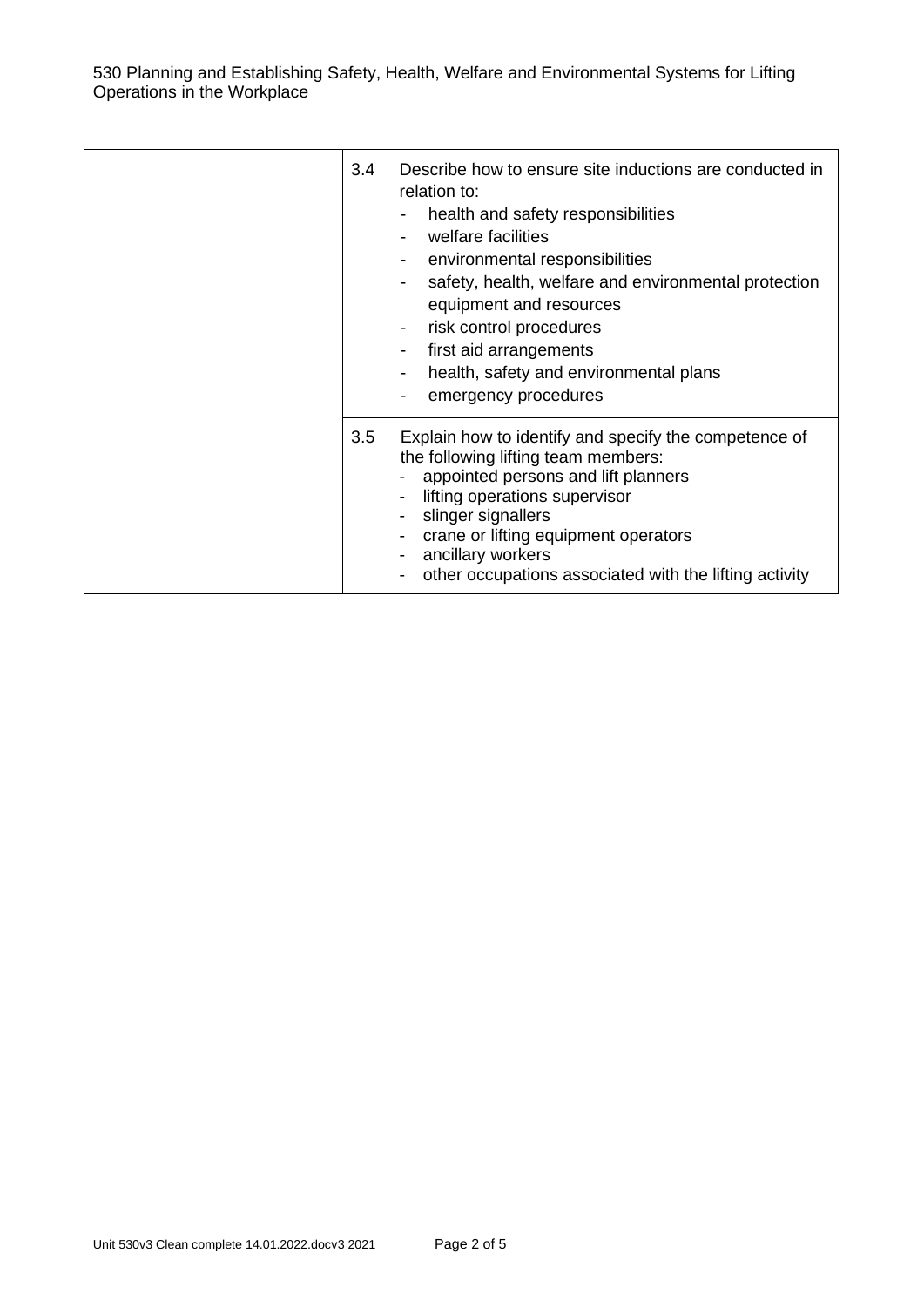530 Planning and Establishing Safety, Health, Welfare and Environmental Systems for Lifting Operations in the Workplace

| <b>Learning outcomes</b><br>The learner will be able to: |                                                                                                                                      | <b>Assessment criteria</b><br>The learner can:                                                                                                                                                                                                                                                                                                                                                                                                                                                                                                                                                                                                                                             |  |
|----------------------------------------------------------|--------------------------------------------------------------------------------------------------------------------------------------|--------------------------------------------------------------------------------------------------------------------------------------------------------------------------------------------------------------------------------------------------------------------------------------------------------------------------------------------------------------------------------------------------------------------------------------------------------------------------------------------------------------------------------------------------------------------------------------------------------------------------------------------------------------------------------------------|--|
| 4                                                        | Ensure the safety, health,<br>welfare and environmental<br>protection equipment and<br>resources comply with<br>current legislation. | 4.1<br>Demonstrate how the following complies with current<br>legislation by producing records for the identification of<br>the following safety, health, welfare and environmental<br>protection equipment or resources:<br>protective clothing<br>protective equipment<br>$\overline{\phantom{0}}$<br>first aid facilities and arrangements<br>$\overline{\phantom{0}}$<br>welfare facilities<br>storage and security of materials and equipment<br>$\qquad \qquad -$<br>accident and incident reporting system<br>$\qquad \qquad -$<br>fire-fighting equipment<br>$\overline{\phantom{0}}$<br>provision of health, safety and welfare training<br>environmental protection arrangements |  |
|                                                          |                                                                                                                                      | 4.2<br>Describe what the lifting activity specific safety, health,<br>welfare and environmental legislation to meet the<br>project, organisational and statutory requirements.                                                                                                                                                                                                                                                                                                                                                                                                                                                                                                             |  |
|                                                          |                                                                                                                                      | 4.3<br>Describe how to identify the recognised industry<br>guidance, codes of practice and organisational<br>procedures in relation to:<br>protective clothing<br>protective equipment<br>$-$<br>first aid facilities and arrangements<br>$-$<br>welfare facilities<br>storage and security of materials and equipment<br>$\qquad \qquad -$<br>environmental protection arrangements                                                                                                                                                                                                                                                                                                       |  |
| 5                                                        | Establish and implement<br>risk assessments and<br>method statements and<br>lessons learned to prevent<br>recurrence.                | 5.1<br>Implement systems that identify hazards, reduce risks,<br>report incidents or near misses which meet<br>organisational and statutory requirements.                                                                                                                                                                                                                                                                                                                                                                                                                                                                                                                                  |  |
|                                                          |                                                                                                                                      | 5.2<br>Analyse causes and lessons learned to prevent<br>recurrence                                                                                                                                                                                                                                                                                                                                                                                                                                                                                                                                                                                                                         |  |
|                                                          |                                                                                                                                      | 5.3<br>Describe how to establish and implement systems which<br>meet organisational and statutory requirements for<br>identifying hazards, reducing risks, reporting incidents<br>and near misses with lessons learned to prevent<br>recurrence in relation to the following:<br>lifting activity specific safety, health, welfare and<br>environmental legislation<br>recognised industry codes of practice<br>organisational procedures                                                                                                                                                                                                                                                  |  |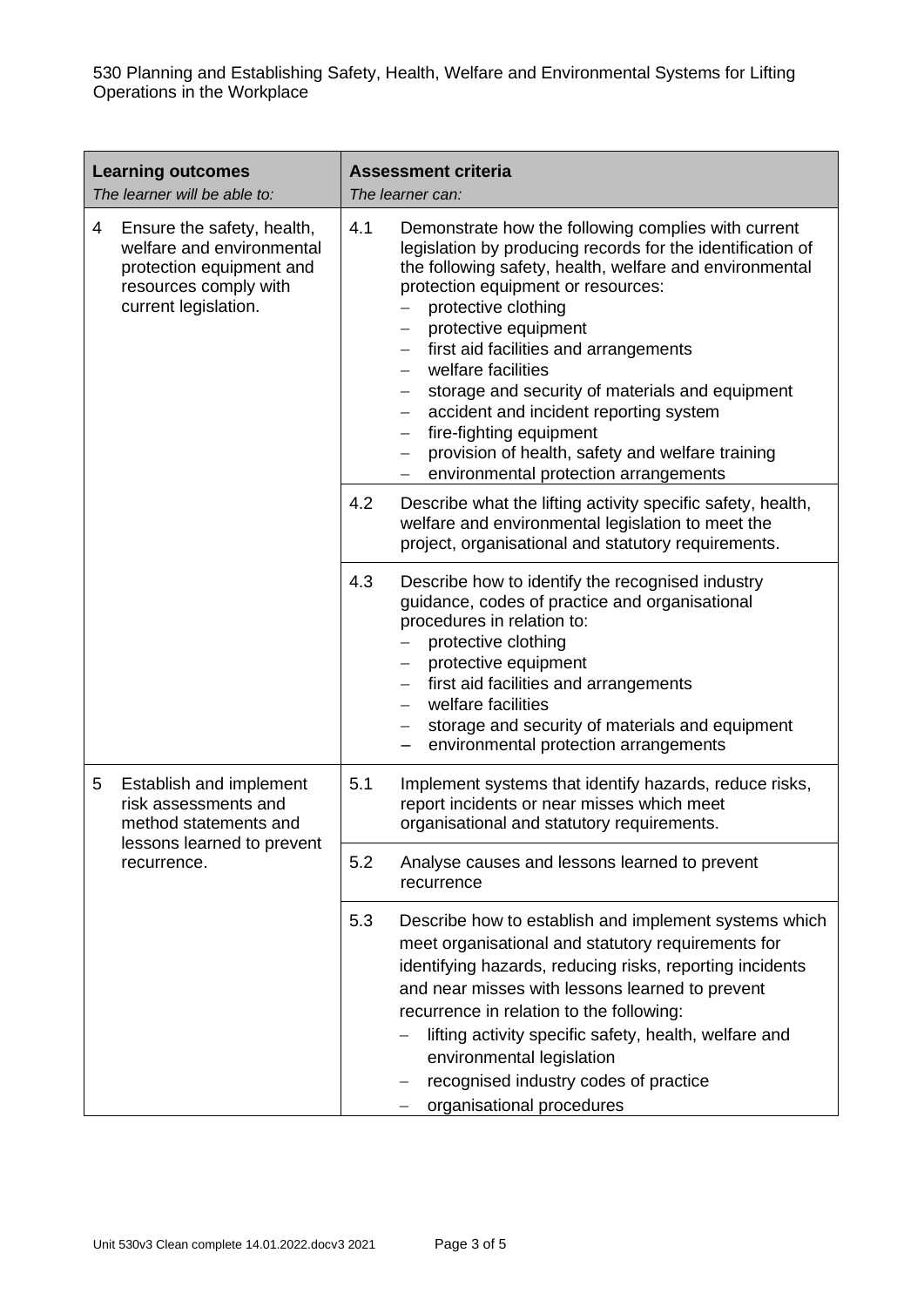530 Planning and Establishing Safety, Health, Welfare and Environmental Systems for Lifting Operations in the Workplace

| <b>Learning outcomes</b><br>The learner will be able to: |                                                                                                                                                                                     | <b>Assessment criteria</b><br>The learner can:                                                                                                                                                                                                                                                                                                                                                                                                      |
|----------------------------------------------------------|-------------------------------------------------------------------------------------------------------------------------------------------------------------------------------------|-----------------------------------------------------------------------------------------------------------------------------------------------------------------------------------------------------------------------------------------------------------------------------------------------------------------------------------------------------------------------------------------------------------------------------------------------------|
| 6                                                        | Review safety, health,<br>welfare and environmental<br>protection systems on<br>completed lifting activities<br>in accordance with<br>organisational and statutory<br>requirements. | 6.1<br>Implement systems that ensures reviews are carried out<br>on a range of completed lifting activities in relation to:<br>freely suspended loads<br>above ground operations<br>-<br>below ground operations<br>-<br>lifting of persons<br>-<br>dismantling operations<br>-<br>excess-height lifts<br>-<br>multiple lifting<br>-<br>pick-and-carry<br>-<br>where the operator does not have clear sight of the<br>load<br>loading and unloading |
|                                                          |                                                                                                                                                                                     | 6.2<br>Identify safety, health, welfare and environmental issues<br>against organisational and statutory requirements on<br>previous completed lifting operations.                                                                                                                                                                                                                                                                                  |
|                                                          |                                                                                                                                                                                     | 6.3<br>Explain how the results of reviews of previous lifting<br>operations can influence the planning of future<br>operations.                                                                                                                                                                                                                                                                                                                     |
| 7                                                        | Assess the significance of<br>environmental factors as<br>they affect the lifting<br>operation and take<br>appropriate action.                                                      | 7.1<br>Identify and consider the following environmental factors<br>when planning a range of lifting activities, taking<br>appropriate action where required:<br>ecological<br>nature conservation<br>noise or nuisance<br>$-$<br>emissions and contamination to land, air and water<br>- economic and social<br>- traffic and people management<br>waste management and recycling<br>weather<br>wind effects, vortices and building shielding      |
|                                                          |                                                                                                                                                                                     | 7.2<br>Describe how and why you need to assess the<br>significance of environmental factors affecting the lifting<br>operation and how to take appropriate action in relation<br>to the factors listed above.                                                                                                                                                                                                                                       |
|                                                          |                                                                                                                                                                                     | 7.3<br>Explain ways to identify the significance of<br>environmental protection requirements on the lifting<br>operation in relation to:<br>legislation and regulations<br>national, regional and local Government<br>conservation councils, trusts and bodies<br>industry sustainability and good practices initiatives<br>local initiatives<br>voluntary organisations                                                                            |